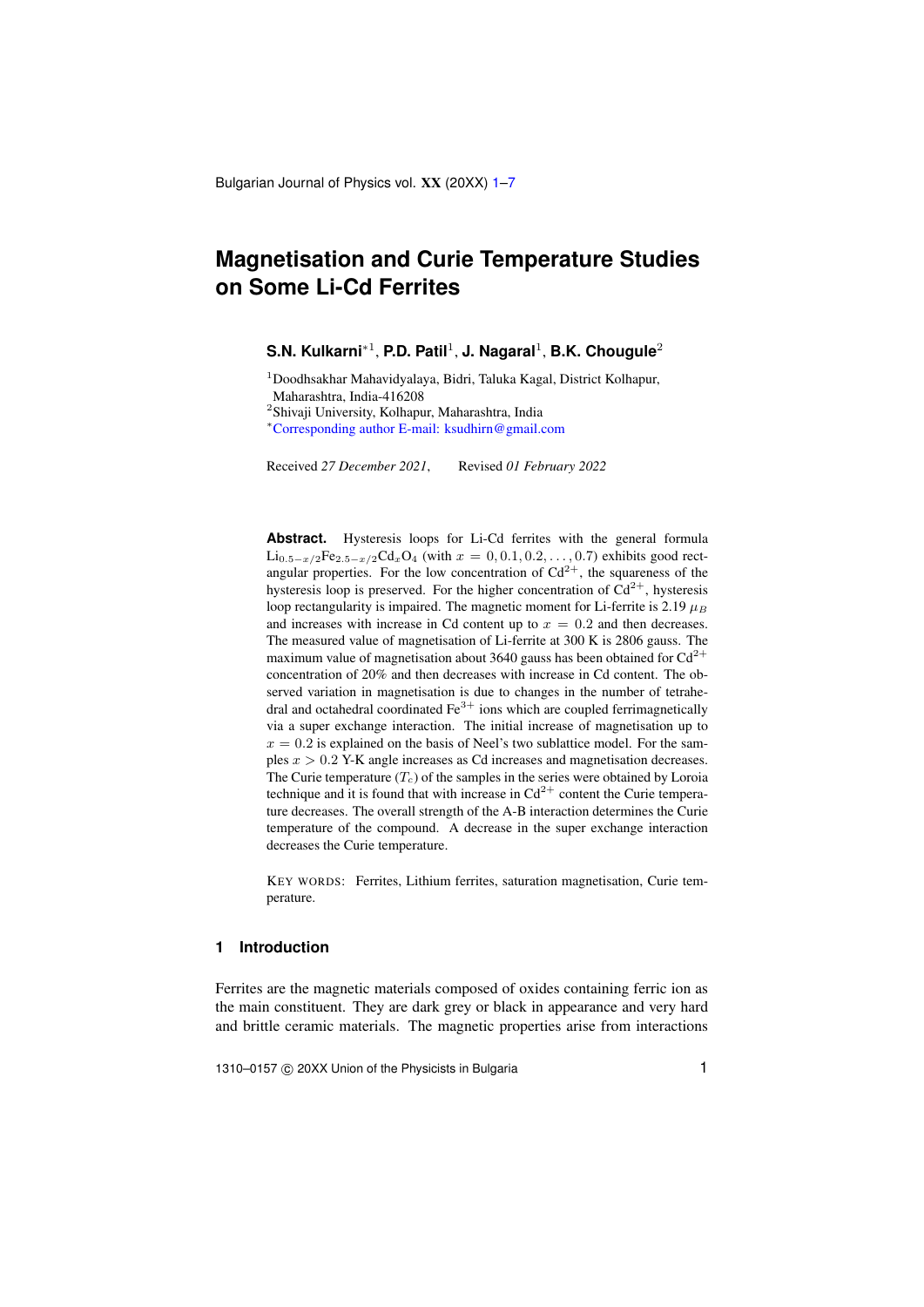between metallic ions occupying particular position relative to the oxygen ions in the crystal structure of the oxides [\[1\]](#page-5-1). Chemical composition, crystal structure, cation distribution and microstructure are the parameters that affects the hysteresis properties of the ferrites. These properties are also influenced by sintering conditions, the porosity, grain size and stoichiometry [\[2](#page-5-2)[–5\]](#page-5-3). Lithium (Li) ferrites materials with Co, Mn, Ti and Al substitutions are of technologically important for use in radar. The high Curie temperature  $(T_c)$  and rectangular B-H loop characteristics have made these materials for latching devices such as phase shifters.

### **2 Preparation and Characterization**

Li-Cd ferrites with the general formula were prepared by  $\text{Li}_{0.5-x/2}\text{Fe}_{2.5-x/2}\text{Cd}_x\text{O}_4$  (with  $x = 0, 0.1, 0.2, ..., 0.7$ ) by the standard ceramic method. XRD studies confirms single phase formation and lattice parameter calculated are in good agreement with the reported value. Infrared (IR) absorption studies of the samples in the KBr medium shows bands due to distribution of octahedral (B-sites) and tetrahedral (A-sites) ions. Detail investigation on XRD and IR absorption studies are reported elsewhere [\[6\]](#page-5-4).

#### **3 Hysteresis and Magnetisation Studies**

The hysteresis technique has proved to be a novel technique to characterize the basic magnetic properties of the ferrites. The hysteresis parameters were measured with the help of a high field loop tracer [\[7\]](#page-5-5). Hysteresis loops for Li-Cd ferrites at room temperature are presented in Figure [1.](#page-2-0) From Figure [1](#page-2-0) it is seen that hysteresis loop of Li-ferrite exhibits good rectangular properties. For the low concentration of  $Cd^{2+}$ , the squareness of the hysteresis loop is preserved and for high concentration of rectangularity is impaired. From hysteresis data at room temperature the value of saturation magnetisation (Ms) was calculated and magnetic moment  $(n_B)$  along with the Y-K angles were calculated using the relation

$$
5(1.5 + x/2)\cos(YK) - 5(1 - x) = n_B.
$$
 (1)

Table [1](#page-3-0) shows the saturation magnetisation (4 $\pi$ Ms), magnetic moment ( $n_B$ ), Y-K angles and Curie temperature data for  $Li_{0.5-x/2}Fe_{2.5-x/2}Cd_xO_4$  ferrites. The magnetic moment for Li-ferrite is 2.19  $\mu_B$  which is in good agreement with the reported value [\[8,](#page-5-6) [9\]](#page-5-7). The measured value of magnetisation of Li-ferrite at 300 K in present case is 2806 Gauss. The maximum value of magnetisation viz. 3640 Gauss has been obtained for the  $Cd^{2+}$  concentration of 20%. In case of hot-pressed Li-ferrite the value of saturation magnetisation reported by West and Blankenship is 3745 Gauss [\[10\]](#page-6-0). The value of magnetic moment  $(n_B)$  increases as the content of Cd increases up to  $x = 0.2$  and then decreases. Variation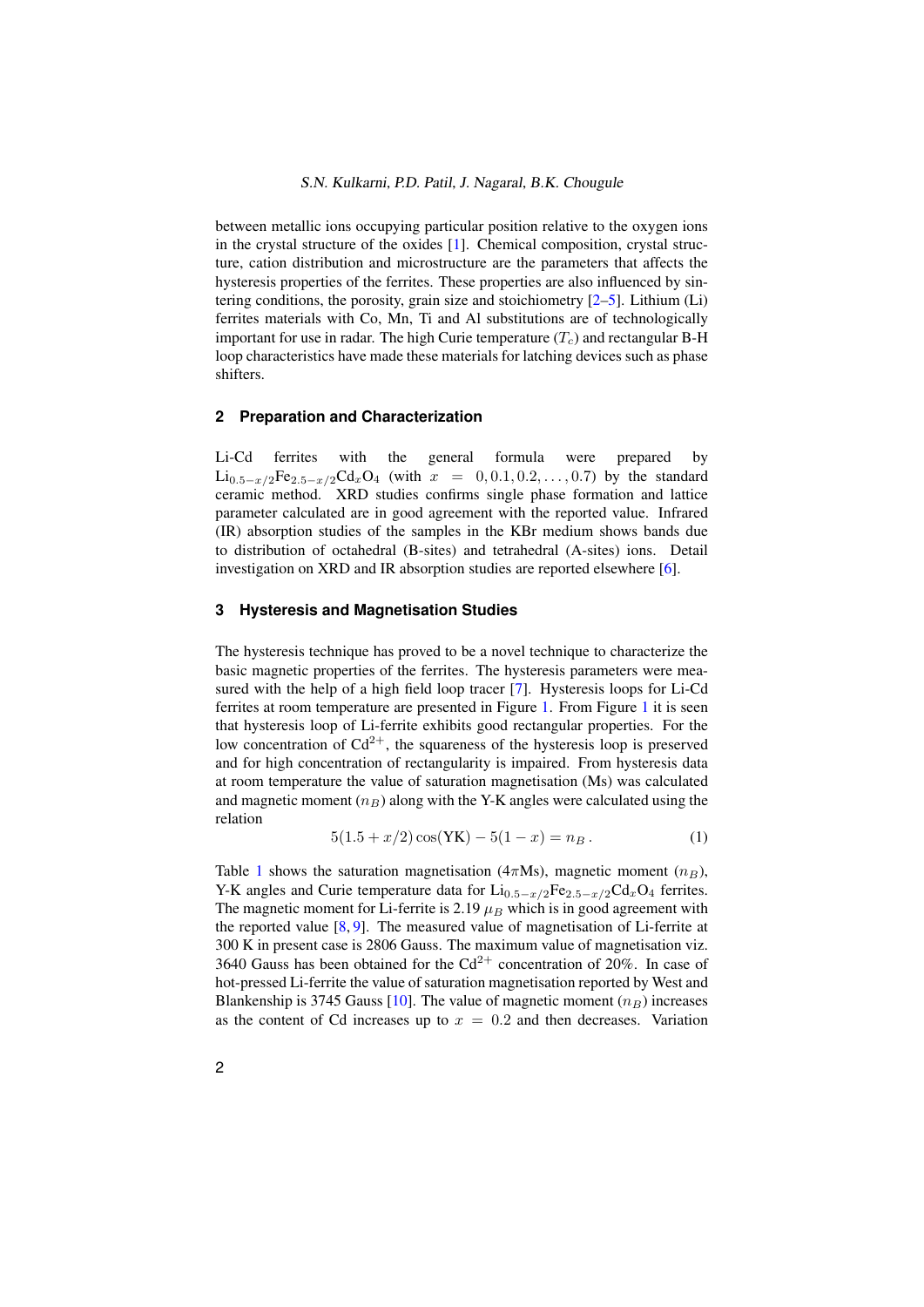

Magnetisation and Curie Temperature Studies on Some Li-Cd Ferrites

<span id="page-2-0"></span>Figure 1. Hysteresis loops for Li-Cd ferrites at room temperature.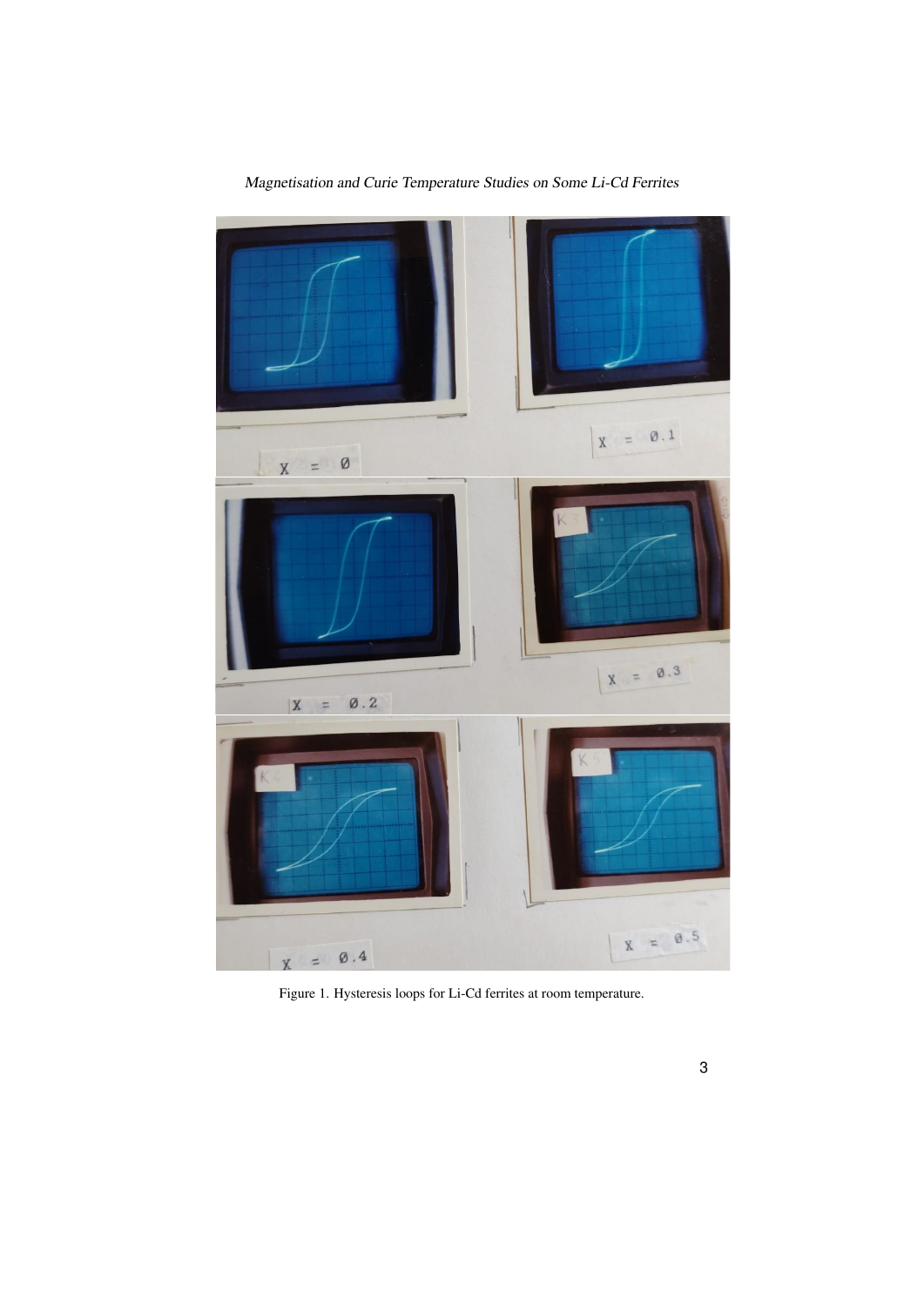| Cd content<br>$\boldsymbol{x}$ | $4\pi Ms$<br>$(Gauss)$ 300 K | $n_B$<br>300K | Y-K angle degree<br>(room temperature) | Curie temperature<br>$\rm ^{\circ} C)$ |
|--------------------------------|------------------------------|---------------|----------------------------------------|----------------------------------------|
| 0.0                            | 2806                         | 2.19          | 0                                      | 650                                    |
| 0.1                            | 3319                         | 2.57          | 0                                      | 552                                    |
| 0.2                            | 3640                         | 2.85          | 0                                      | 480                                    |
| 0.3                            | 2984                         | 2.61          | 14.1                                   | 407                                    |
| 0.4                            | 3059                         | 2.58          | 29.29                                  | 352                                    |
| 0.5                            | 2741                         | 2.39          | 41.34                                  | 337                                    |
| 0.6                            | 997                          | 1.2           | 70.43                                  | 285                                    |
| 0.7                            | 711                          | 0.7           | 70.80                                  | 210                                    |
|                                |                              |               |                                        |                                        |

<span id="page-3-0"></span>Table 1. Saturation magnetisation ( $4\pi Ms$ ), magnetic moment ( $n_B$ ), Y-K angles and Curie temperature data for  $Li_{0.5-x/2}Fe_{2.5-x/2}Cd_xO_4$  ferrites

of magnetic moment and saturation magnetisation with Cd content is shown in Figure [2](#page-4-0) and Figure [3,](#page-4-1) respectively. The magnetisation behavior of this series is similar to that of Mg-Zn, Li-Zn, Li-Zn-Zr  $[11-13]$  $[11-13]$ . In these series at lower concentration of Zn magnetisation increases and then decreases with increasing concentration of Zn due to canting of spins. The presence of canted spins have been confirmed by studying Mossbauer spectra in case of Li-Zn ferrite [\[14\]](#page-6-3).

# **4 Results and Discussion**

The observed variation of magnetisation further be explained due to change in the number of tetrahedral and octahedral coordinated  $Fe<sup>3+</sup>$  ions which are coupled ferrimagnetically via a super exchange interaction. The  $Li^+$  and  $Cd^{2+}$  ions are nonmagnetic, but they affect the magnetisation through a preference for specific lattice sites. The cation distribution of the present system is given by

<span id="page-3-1"></span>
$$
(\mathrm{Cd}_{x}^{2+} \mathrm{Fe}_{1-x}^{3+})_{A}[\mathrm{Li}_{0.5-x/2} \mathrm{Fe}_{1.5+x/2}]_{B}\mathrm{O}_{4}^{2-} \tag{2}
$$

The nonmagnetic  $Cd^{2+}$  ion enter the tetrahedral site and thus increase Ms by increase in the magnetic moment difference between the B and A site. The initial increase of magnetisation up to  $x = 0.2$  can, therefore, be explained on the basis of Neel's two sublattice model  $[15]$ . The decrease of magnetisation needs to be explained on the basis of three sublattice model [\[16\]](#page-6-5). The decrease of Ms above  $x = 0.2$  is due to the magnetic dilution of the A-sublattice with Cadmium and therefore weakening of the exchange interaction between the  $Fe<sup>3+</sup>$  (A) ions and Fe<sup>3+</sup> (B) sublattices. The Fe<sup>3+</sup>(B) – Fe<sup>3+</sup>(B) antiferromagnetic interaction leads to departure from a parallel alignment of the Fe(B) spins and therefore to spin canting at the B-site. From Table [1](#page-3-0) it can be seen that, for the samples with  $x = 0, 0.1$ , and 0.2 the values of Y-K angles are zero. For the remaining samples (i.e., for  $x > 0.2$ ) Y-K angle increases as Cd<sup>2+</sup> increases favoring more and more canting on B-site.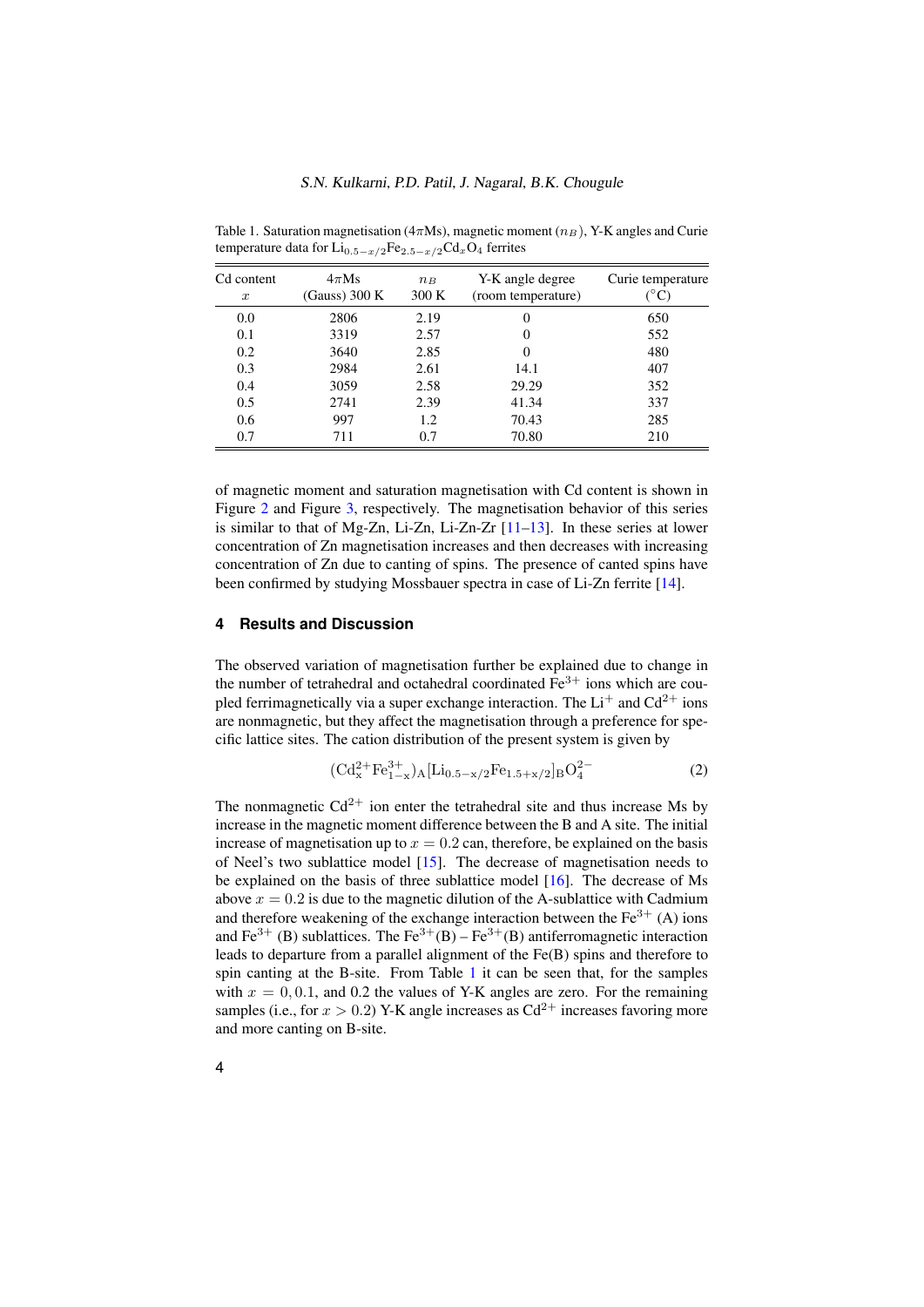

Magnetisation and Curie Temperature Studies on Some Li-Cd Ferrites

<span id="page-4-0"></span>

<span id="page-4-1"></span>Figure 3. Variation of magnetic moment with Cd content.

 $\frac{1}{2}$  $\mathfrak{u}$ decreasing. The value of Curie temperature for Li-ferrite have been reported to for Li-ferrite is 650°C. On addition of Cadmium the Curie temperature goes on the variation of Curie temperature with the Cd content. The Curie temperature lie between 590 to 680°C [\[18\]](#page-6-7). Our value of Curie temperature, i.e. 650°C, agrees well with these reported values. The decrease of Curie temperature with increase of Cd2+ concentration is as follows. methods of the measurement of Curie temperature. The Loroia technique is the relatively simple technique [\[17\]](#page-6-6). The Curie temperature of the samples in the  $\mathfrak{unc}$ the magnetic order is destroyed by thermal randomization. There are different agrees well with these reported values. The decrease of Curie temperature with y<br>bta<br>err increase of  $Cd2+$  concentration is as follows. A magnetic phase transition from ferromagnetic to paramagnetic state occurs at a certain temperature known as Curie temperature. The Curie temperature is one of the important properties of the microwave ferrites. At Curie temperature series obtained by Loroia technique are presented in Table [1.](#page-3-0) Figure [4](#page-5-8) shows

strength of the A-B interaction determines the Curie temperature of the com-The cation distribution of the present series is given by equation [\(2\)](#page-3-1). The overall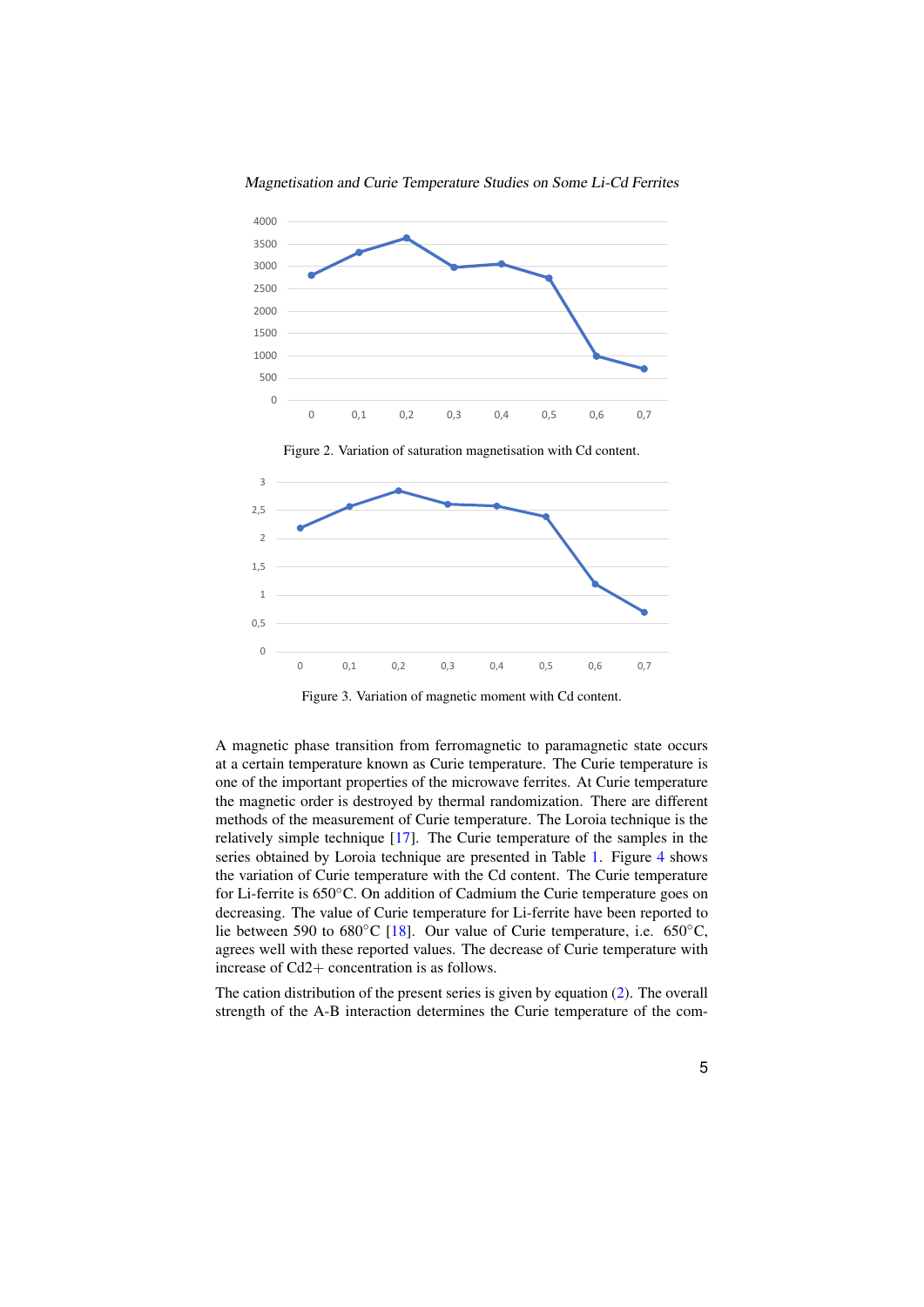

S.N. Kulkarni, P.D. Patil, J. Nagaral, B.K. Chougule

<span id="page-5-8"></span>Figure 4. Variation of Curie temperature with Cd content.

pound, through intra sublattice interactions A-A and B-B can also sometimes become important. This strength is a function of the number of such A-B interaction, which in turn depends upon the number of  $Fe<sup>3+</sup>$  ions in the formula unit and also on their distribution on A and B-sites. For larger Cd concentration the diminishing number of  $Fe^{3+}$  ions at A-site are less able to maintain the A-B super exchange interaction. A decrease in the super exchange interaction decreases the Curie temperature. The amount of different phases present and non-stoichiometry in the material also affects the Curie temperature.

#### <span id="page-5-0"></span>**References**

- <span id="page-5-1"></span>[1] E.C. Snelling (1988) "*Soft Ferrites: Properties and Applications*", 2nd ed. Butterworth.
- <span id="page-5-2"></span>[2] G.C. Jain, P.K. Khonduja, S.C. Gupta (1976) Effect of intragranular porosity of initial permeability and coercive force in a manganese zinc ferrite. *Journal of Materials Science* 11 1335.
- [3] H. Igarashi, K. Okazaki (1977) Effects of Porosity and Grain Size on the Magnetic Properties of NiZn Ferrite. *[Journal of American Ceramic Society](https://doi.org/10.1111/j.1151-2916.1977.tb16092.x)*60 51.
- [4] S. X. Li (1986) Grain size effects on magnetic properties and core process of recording head ferrite. *IEEE Trans. MAG-22* 14-18
- <span id="page-5-3"></span>[5] Young, K. Park and D. Hocho (1990) Effect of sintering temperature and oxygen partial pressure on the magnetic properties of Mn-Zn ferrites. *Journal of Korean Institute of Metal* 28 682.
- <span id="page-5-4"></span>[6] S.N. Kulkarni (2021) X-ray, IR and SEM studies on some Li-Cd ferrites. *YMER* 20 (12) 333-340
- <span id="page-5-5"></span>[7] S.D. Likhite, C. Radhakrishnmurthy, P.W. Sahastrabudhe (1965) Alternating Current Electromagnet Type Hysteresis Loop Tracer for Minerals and Rocks. *[Review](https://doi.org/10.1063/1.1719392) [Scientific Instruments](https://doi.org/10.1063/1.1719392)* 36 1558.
- <span id="page-5-6"></span>[8] A. Globus, H. Pascard, V. Cagan (1977) Distance between magnetic ions and fundamental properties in ferrites. *[Journal de Physique, Suppl.](https://doi.org/10.1051/jphyscol:1977132)* 38(4) C1-163-C1-168.
- <span id="page-5-7"></span>[9] D. Dargel (1972) *Acta Phys. Pol. A* 41 689.